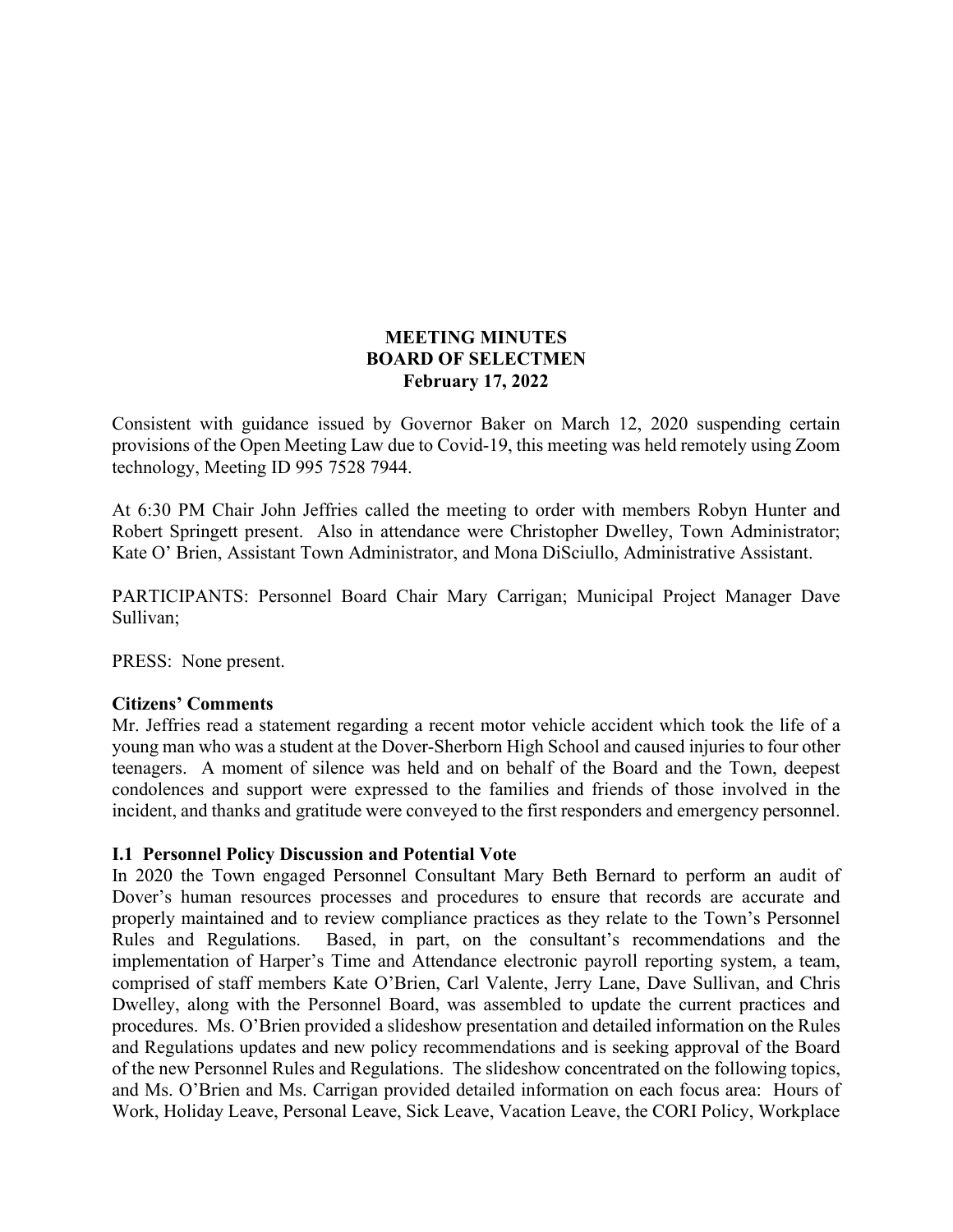Board of Selectmen Open Session Meeting Minutes February 17, 2022

Violence, Conduct/Civility, and Discrimination, Harassment and Retaliation. The Selectmen thanked the team and the Personnel Board for their many hours of work and their outstanding efforts in producing an impressive, up-to-date policy which will be mutually beneficial to staff and the Town.

Mr. Jeffries moved to adopt Dover's Personnel Rules and Regulations policies, as presented, seconded by Ms. Hunter; it was unanimously approved by roll call vote.

# **I.2 Town Administrator Evaluation Process Assessment**

In 2020, the Selectmen, in conjunction with the Personnel Board, created an evaluation form for evaluating the Town's Administrator's annual performance. The form lists specific criteria used and a ranking scale for categories including Management/Organization, Planning, Communication/Collaboration/ Staff Recruitment/Development, Financial Management/ Professional Development, and Other Performance Observations. Ms. Carrigan briefly reviewed the evaluation process and posed questions to ascertain if the Board is getting the data it needs, if the right questions are being asked, if the listed criteria is relevant, and if the structure of the form needs to change. The Board is in agreement that, overall, the process works well, but the Selectmen will take the issue under advisement before responding to the Personnel Board.

# **I.3 Discussion re Dover Water Use Restriction Bylaw**

Mr. Sullivan provided a slideshow presentation on the proposed Dover Water Use Restriction Bylaw based on the recommendation of the Board of Health's Water Resources Committee. In short, the purpose of the bylaw is to protect, preserve and maintain public health, safety, welfare, and the environment whenever there is a water emergency by ensuring an adequate supply of water, and the bylaw applies to all public and private users of Dover's public water system and/or of groundwater within the borders of Dover. The slideshow highlighted the following topics, and Mr. Sullivan provided detailed information on each focus area:

- Project Background and Process
	- Draft a water use restriction bylaw
	- Consider water irrigation system registration general bylaw
- Research Conducted, Legal Framework, Feedback
- Regulatory Background and Data Sources
- Authority and Purpose
- Applicability
- Regulations
	- Declarations which restrict water use include Declaration of a state of water supply conservation (Board of Selectmen), Declaration of a state of water supply emergency (Department of Environmental Protection), and Declaration of a state of drought (Department of Environmental Protection)
- Public Notification Process
- Enforcement Responsibility falls under the Department of Public Works

Mr. Sullivan thanked the Water Resources Committee, Ms. O'Brien, Land Use Director Courtney Starling, and Town Counsel for their efforts and assistance with the Bylaw.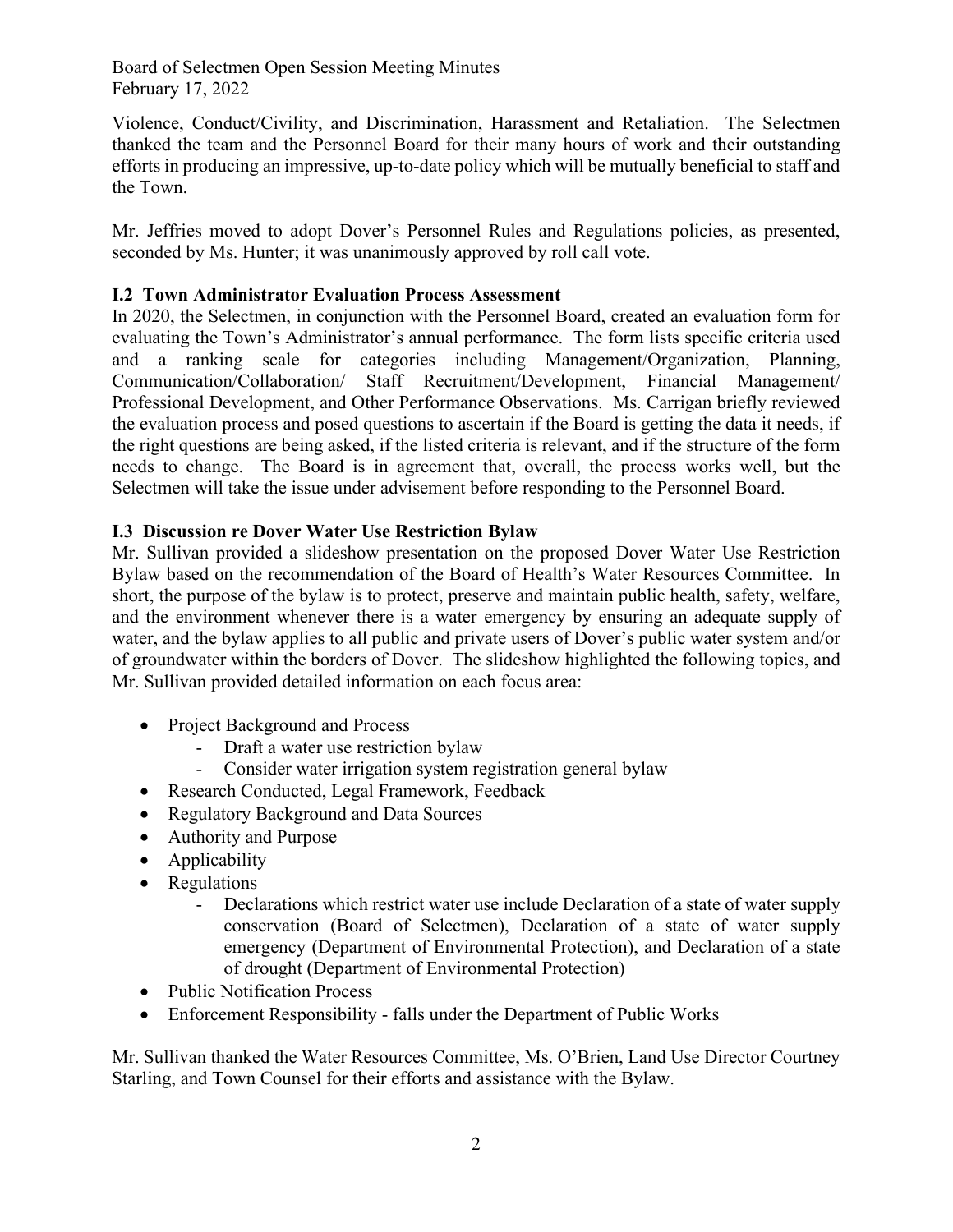Board of Selectmen Open Session Meeting Minutes February 17, 2022

Mr. Jeffries moved to approve Dover's Water Use Restriction Bylaw, as presented, seconded by Ms. Hunter; it was unanimously approved by roll call vote.

## **I.4 Review Ambulance Rates and Potential Vote**

Dover's ambulance billing service, Comstar Ambulance Billing, has notified the Town that the 2022 Medicare and Medicaid rates in the Metro Boston area have increased by 5.1 percent, and to adjust the Town's ambulance billing to reflect the rate increase, Treasurer-Collector Jerry Lane is requesting permission of the Selectmen to increase the Town's current ambulance billing rates by 5.1 percent.

Mr. Jeffries moved to increase Dover's current ambulance rates by 5.1 percent for 2022, seconded by Ms. Hunter; it was unanimously approved by roll call vote.

## **I.5 Review Ambulance Abatements and Potential Vote**

It is the Town's practice to abate ambulance bills as uncollectible if there has been no activity on the account for two and one-half years. Dating from July 2, 2018 through June 3, 2019, 6 bills totaling \$3,761.03 remain uncollected despite repeated collection efforts by the Town. Treasurer-Collector Jerry Lane is requesting permission of the Selectmen to abate the bills, as presented.

Mr. Jeffries moved to approve the abatement of 6 bills covering the period of July 2, 2018 through June 3, 2019 in the amount of \$3,761.03, seconded by Ms. Hunter; it was unanimously approved by roll call vote.

## **I.6 Approve and Execute the Final 2022 Annual Town Meeting Warrant**

The Warrant has not been finalized; hence, this item has been withdrawn from the Agenda and will be addressed at a future scheduled meeting.

## **I.7 Board of Selectmen Updates**

The Board of Selectmen reported on the following projects and initiatives.

Covid-19 Mask Mandate – The Board of Health has lifted the mask mandate for commercial buildings only in Dover; the mandate will stay in effect for the Town's facilities. The State is recommending removal of the mask mandate on February 28, 2022.

Labor Union Negotiations – Mr. Jeffries reported that negotiations regarding the collective bargaining agreement between the Town and the Town's labor union are underway and significant progress has been made.

Water Consultant – Ms. Hunter reported that the Water Resources Selection Committee will be providing the Board of Selectmen with a recommendation for the water consultant who will work with the Town to create a long-range strategic plan for Dover's water delivery system. The two firms which were interviewed were both excellent prospects, and Mr. Dwelley will conduct background and reference checks on each of the firms and report back to the Selectmen.

Community Center Building Committee – Mr. Springett reported that preparation and submission of the Community Center construction bid documents have been delayed by approximately two to